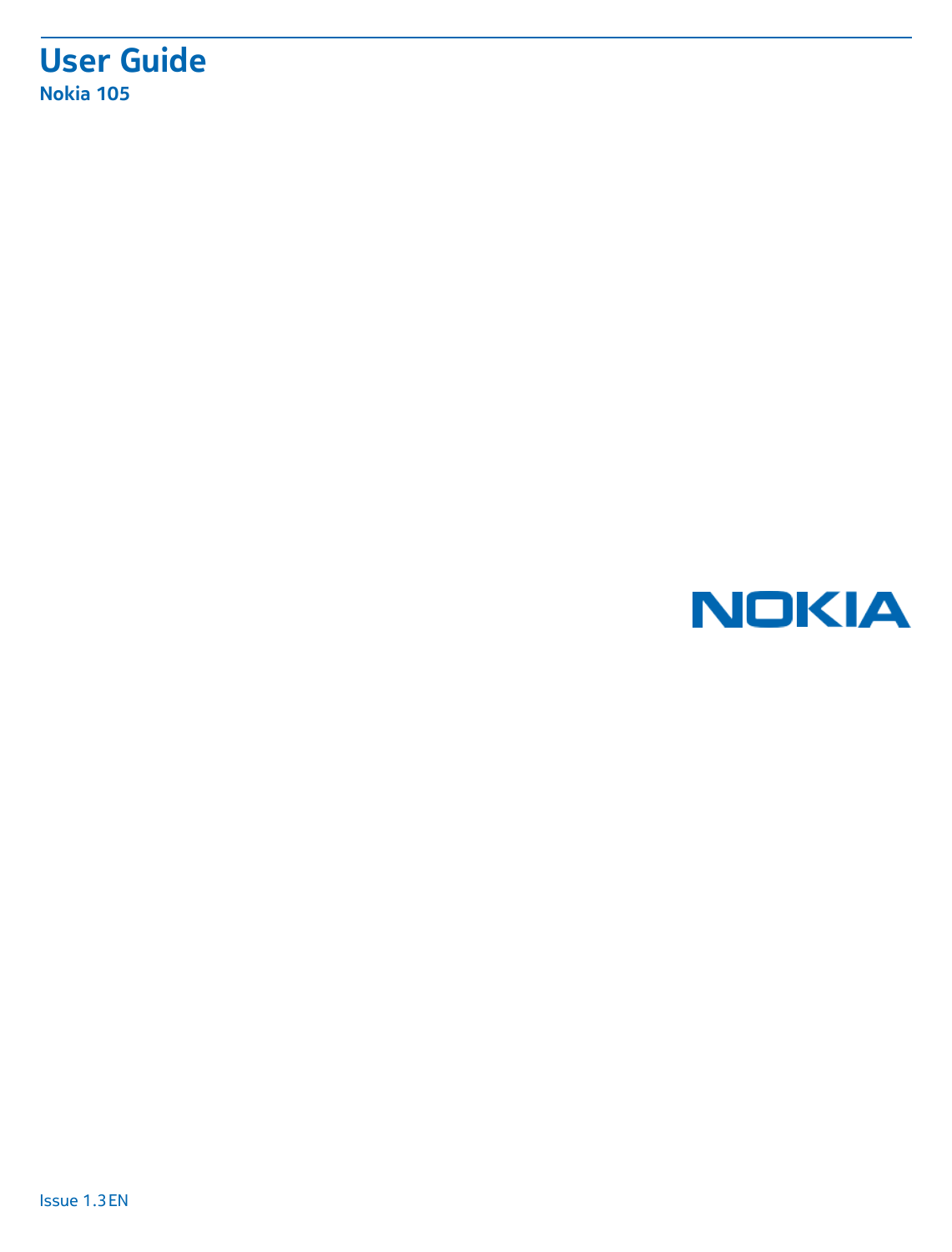## <span id="page-1-0"></span>**Psst...**

This guide isn't all there is...

For the online user guide and troubleshooting help, go to **www.nokia.com/mobile-support**. For info on HMD Global Service terms and Privacy policy, go to **www.nokia.com/mobile[-privacy](http://www.microsoft.com/mobile/privacypolicy)**.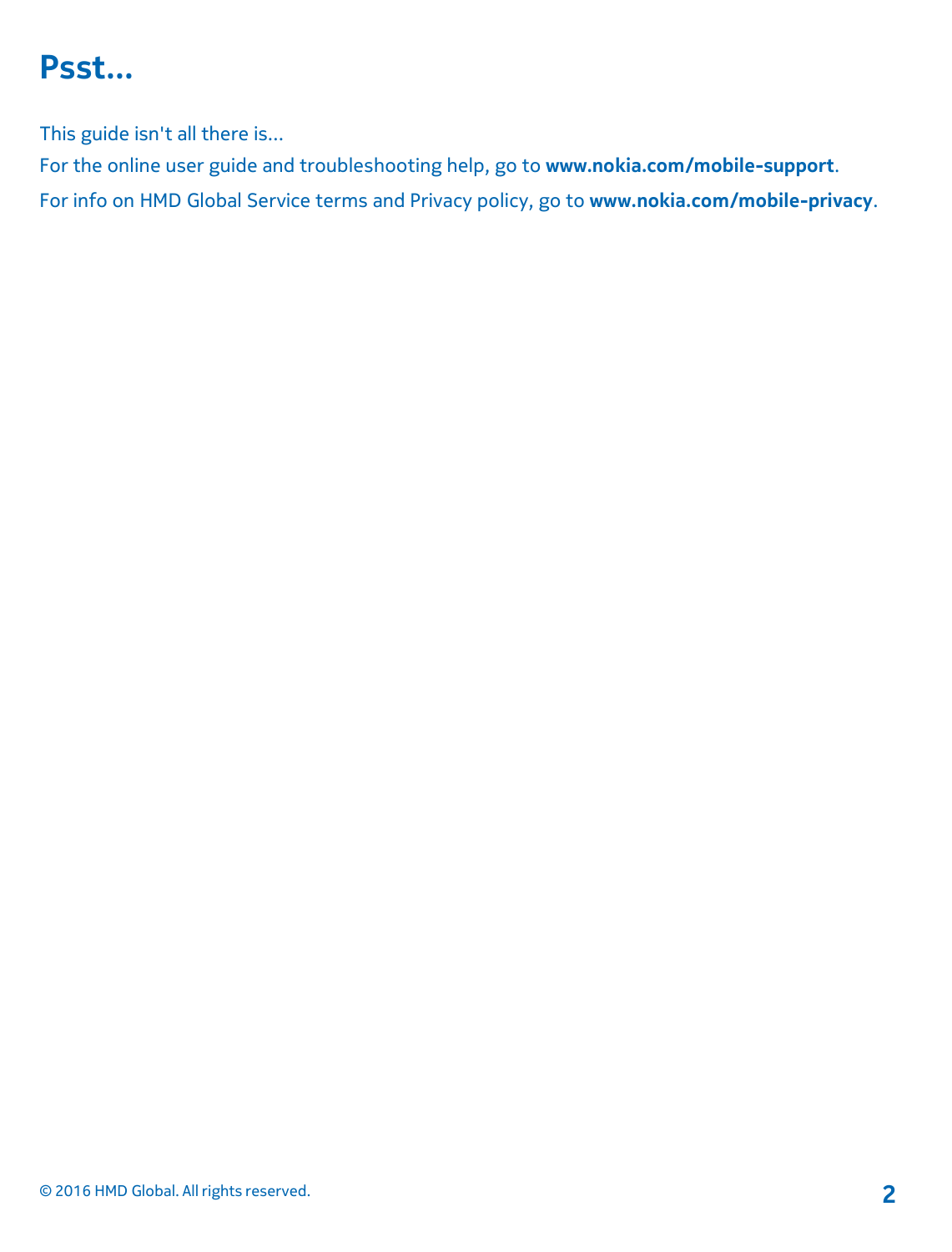## **User Guide**

#### **Nokia 105**

### **Contents**

| Psst                                        | 2  |
|---------------------------------------------|----|
| For your safety                             | 4  |
| <b>Get started</b>                          | 5  |
| Keys and parts                              | 5  |
| Insert the SIM card and battery             | 5  |
| Charge the battery                          | 6  |
| Switch your phone on                        | 7  |
| Lock the keys                               | 8  |
| Change the volume                           | 8  |
| <b>Basics</b>                               | 10 |
| <b>Explore your phone</b>                   | 10 |
| Write text                                  | 11 |
| Use predictive text                         | 11 |
| Change the ringtone                         | 12 |
| People & messaging                          | 13 |
| Make or answer a call                       | 13 |
| Save a name and phone number                | 13 |
| Save numbers in five separate<br>phonebooks | 14 |
| Send and receive messages                   | 14 |
| <b>Entertainment</b>                        | 15 |
| Listen to the radio                         | 15 |
| Office                                      | 16 |
| Set an alarm                                | 16 |
| <b>Phone management &amp; connectivity</b>  | 17 |
| Remove private content from your phone      | 17 |
| <b>Product and safety info</b>              | 18 |
|                                             |    |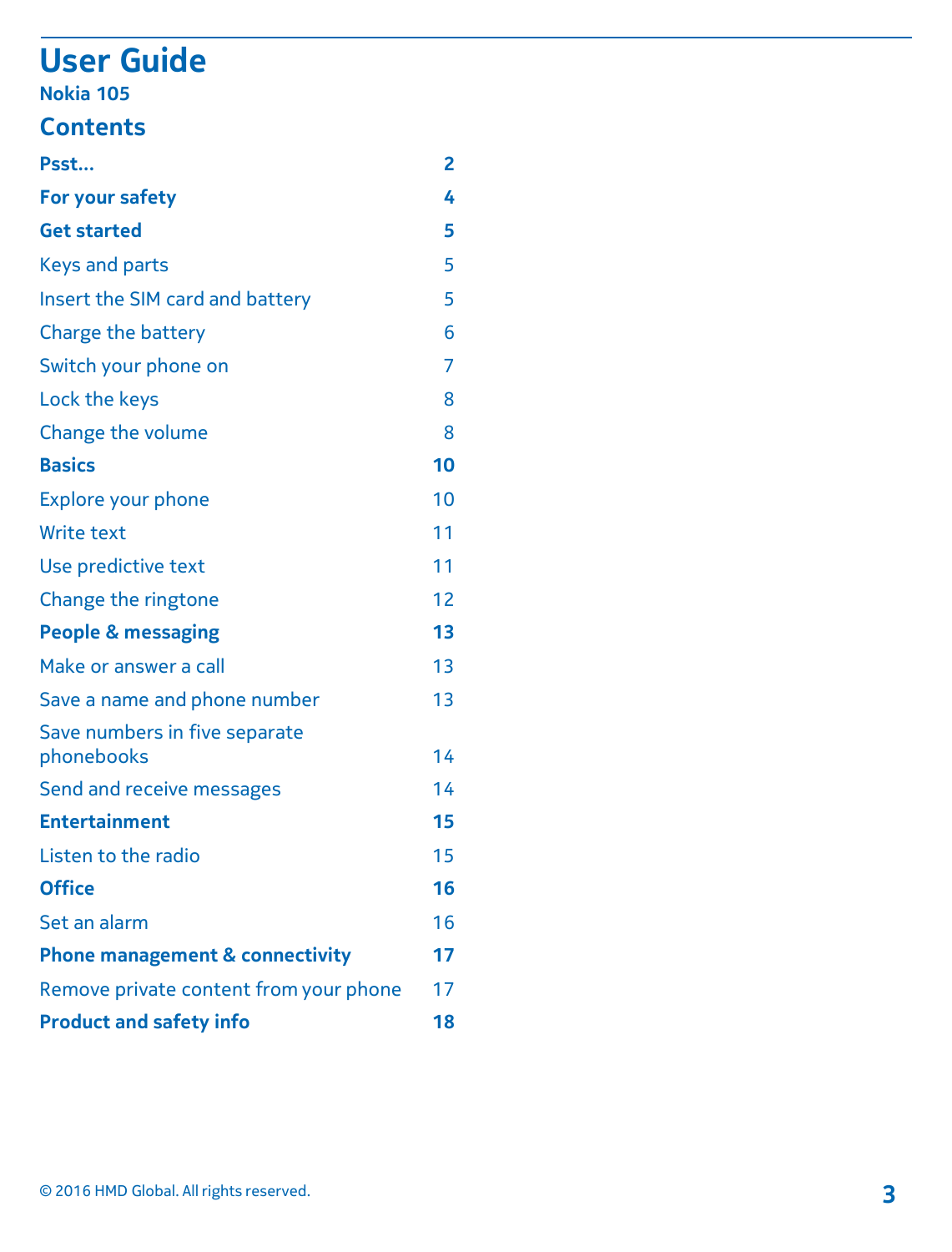## <span id="page-3-0"></span>**For your safety**

Read these simple guidelines. Not following them may be dangerous or against local laws and regulations. For further info, read the complete user guide.



#### **SWITCH OFF IN RESTRICTED AREAS**

Switch the device off when mobile phone use is not allowed or when it may cause interference or danger, for example, in aircraft, in hospitals or near medical equipment, fuel, chemicals, or blasting areas. Obey all instructions in restricted areas.



#### **A** ROAD SAFETY COMES FIRST

Obey all local laws. Always keep your hands free to operate the vehicle while driving. Your first consideration while driving should be road safety.



### **INTERFERENCE**

All wireless devices may be susceptible to interference, which could affect performance.



#### **QUALIFIED SERVICE**

Only qualified personnel may install or repair this product.



#### **BATTERIES, CHARGERS, AND OTHER ACCESSORIES**

Use only batteries, chargers, and other accessories approved by HMD Global for use with this device. Do not connect incompatible products.



#### **KEEP YOUR DEVICE DRY**

Your device is not water-resistant. Keep it dry.



#### **A PROTECT YOUR HEARING**

To prevent possible hearing damage, do not listen at high volume levels for long periods. Exercise caution when holding your device near your ear while the loudspeaker is in use.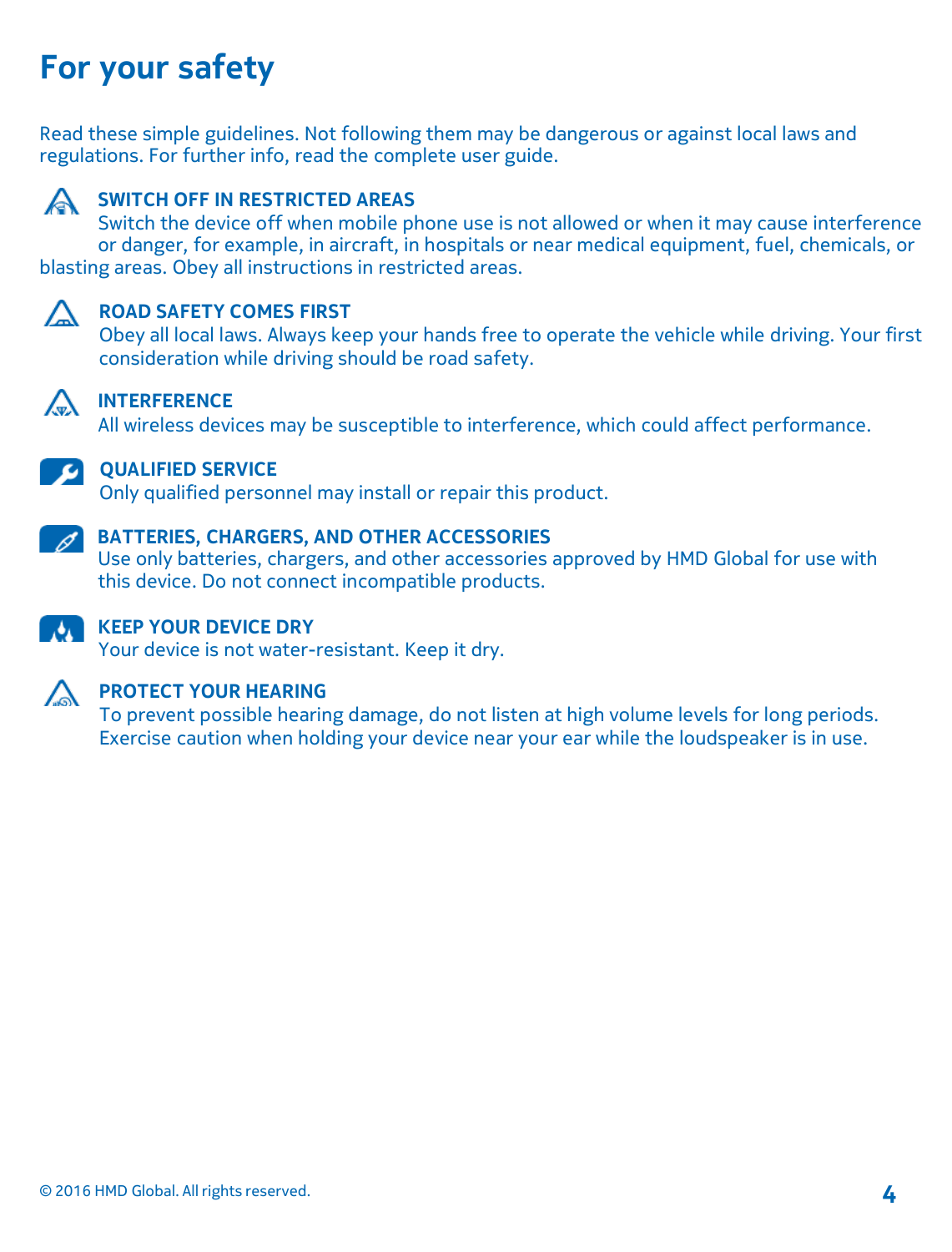## <span id="page-4-0"></span>**Get started**

Get to grips with the basics, and have your phone up and running in no time.

#### <span id="page-4-1"></span>**Keys and parts**

Explore the keys and parts of your new phone.

- 1 Charger connector
- 2 Flashlight
- 3 Headset connector (3.5mm)
- 4 Screen
- 5 Scroll key
- 6 End/Power key
- 7 Microphone
- 8 Keypad
- 9 Call key
- 10 Selection keys
- 11 Earpiece



#### <span id="page-4-2"></span>**Insert the SIM card and battery**

Read on to learn how to insert a SIM card into your phone.

**1.** Switch the phone off, and remove the back cover.



**2.** If the battery is in the phone, lift it out.



**3.** Slide the SIM under the holder with the contact area face down.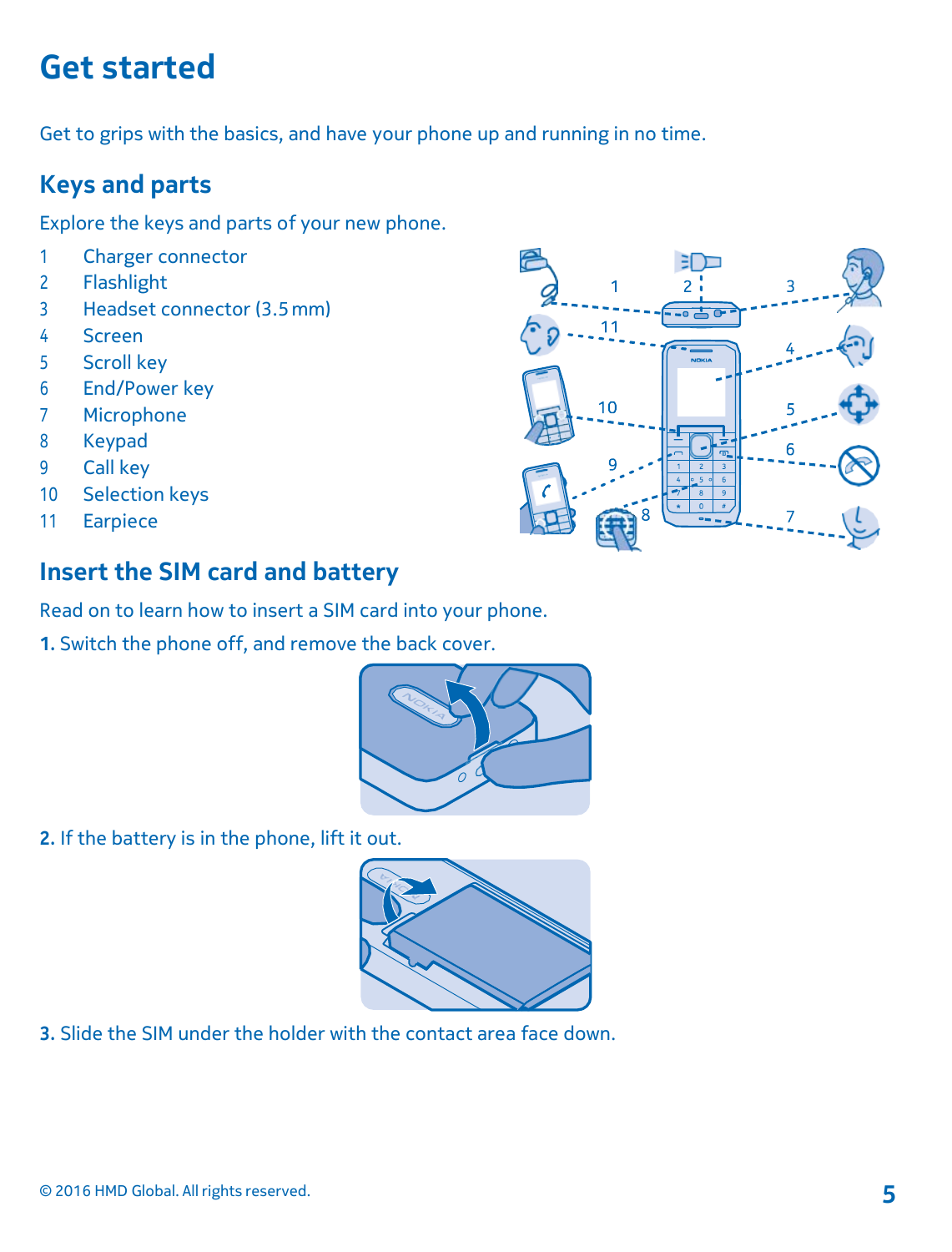

**4.** Line up the battery contacts, and push the battery in.



**5.** Press the back cover down until it locks into place.



**6.** To switch on, press and hold  $\widehat{O}$  until the phone vibrates.



#### <span id="page-5-0"></span>**Charge the battery**

Your battery has been partially charged at the factory, but you may need to recharge it before you can use your phone.

**1.** Plug the charger into a wall outlet.

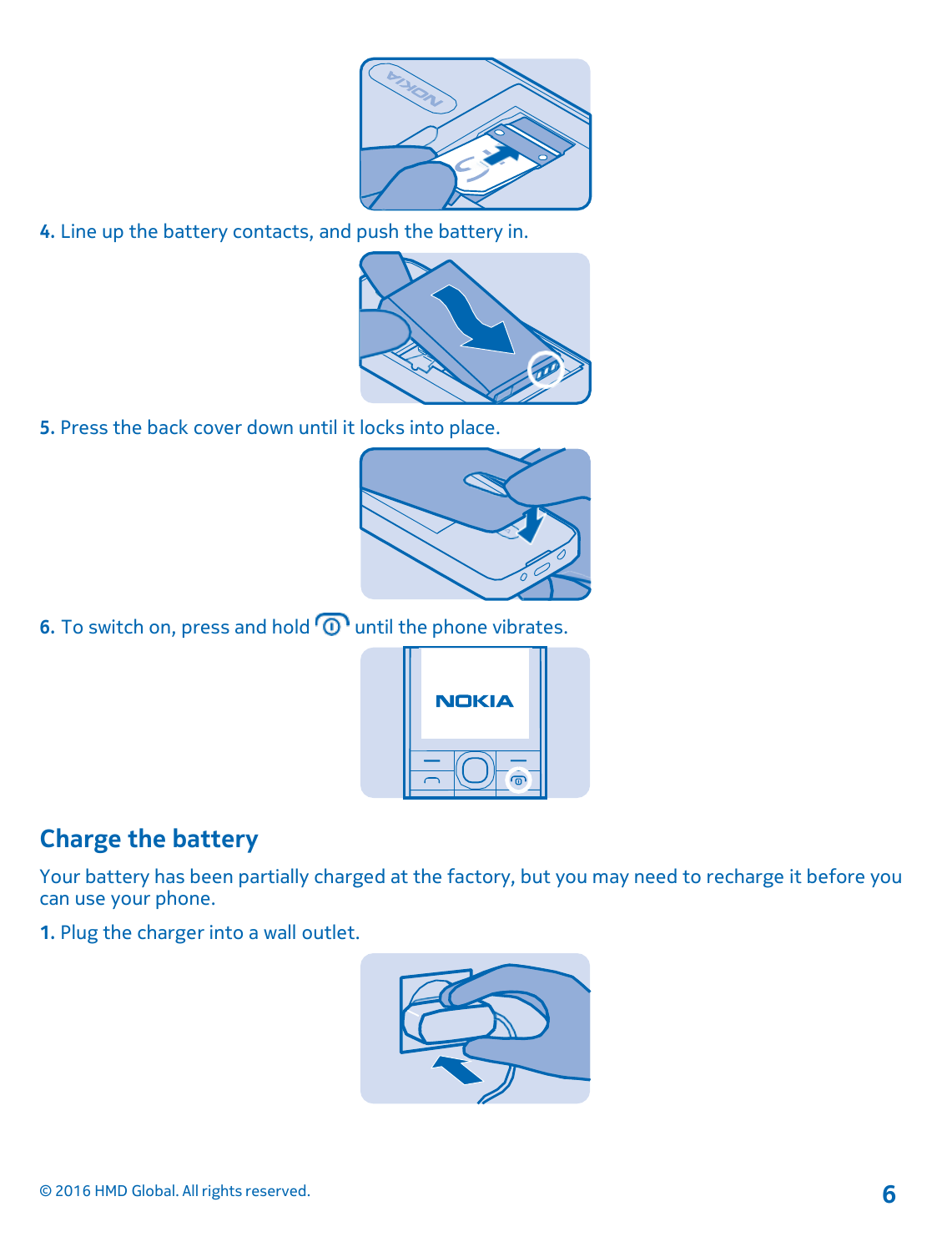**2.** Connect the charger to the phone. See [5](#page-17-1) on page 18. When done, unplug the charger from the phone, then from the wall outlet.



#### <span id="page-6-0"></span>**Switch your phone on**

Ready? Switch your phone on, and start using it.

**1.** Press and hold the power key.



**2.** To set the time, press up or down. Press **OK**.



**3.** To set the date, press up or down. Press **OK**. Your phone is now ready.

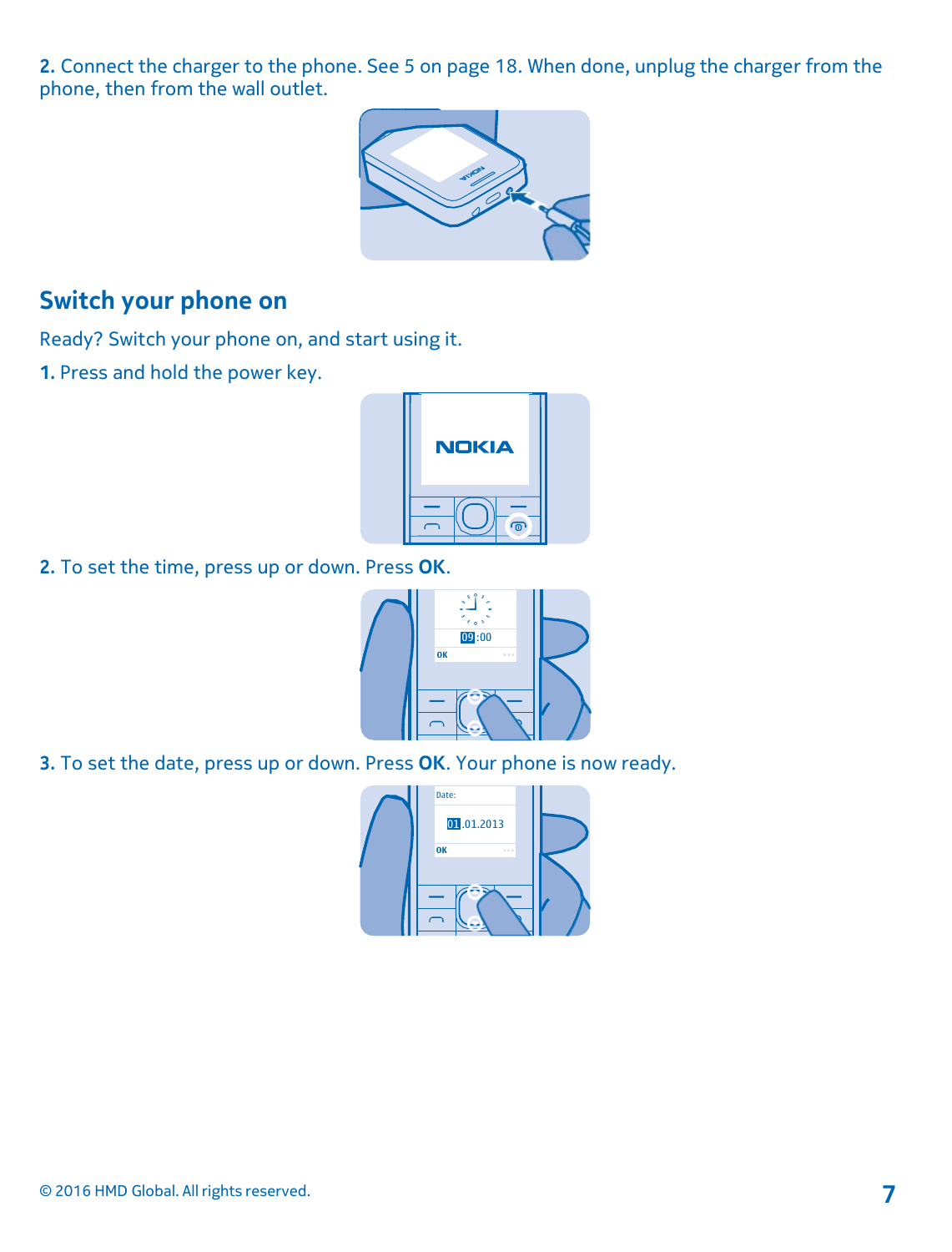### <span id="page-7-0"></span>**Lock the keys**



Lock the keys when not using your phone.

**1.** Select **Menu**, and press **\***.



**2.** To unlock, select **Unlock**, and press **\***.



### <span id="page-7-1"></span>**Change the volume**

You can control the audio in several ways.

**1.** Scroll left or right to change the volume.



**2.** You can connect a compatible headset or other compatible device to the headset connector.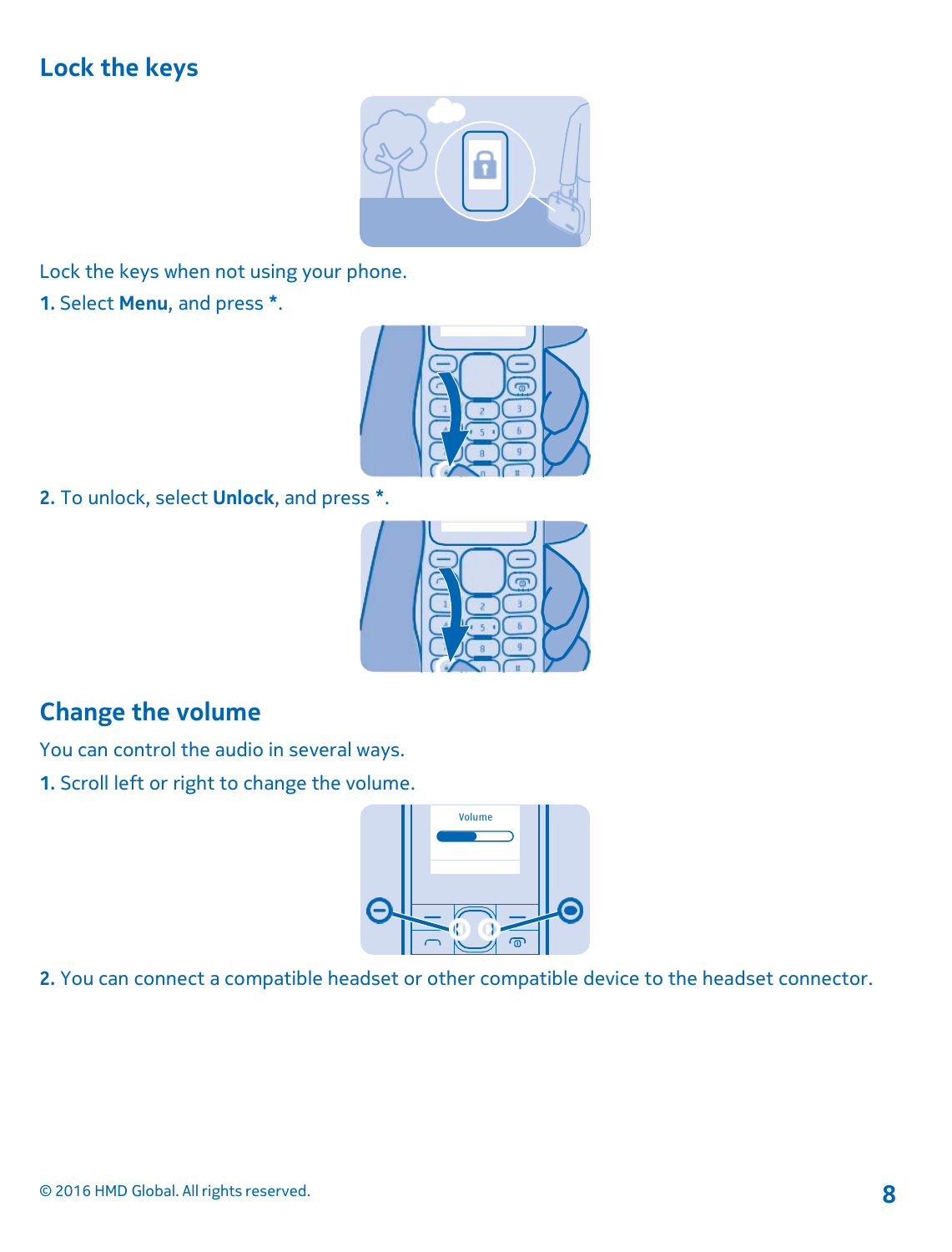

**3.** To use the loudspeaker on your phone when calling, select **Loudsp.**. You can also use the loudspeaker when listening to radio.

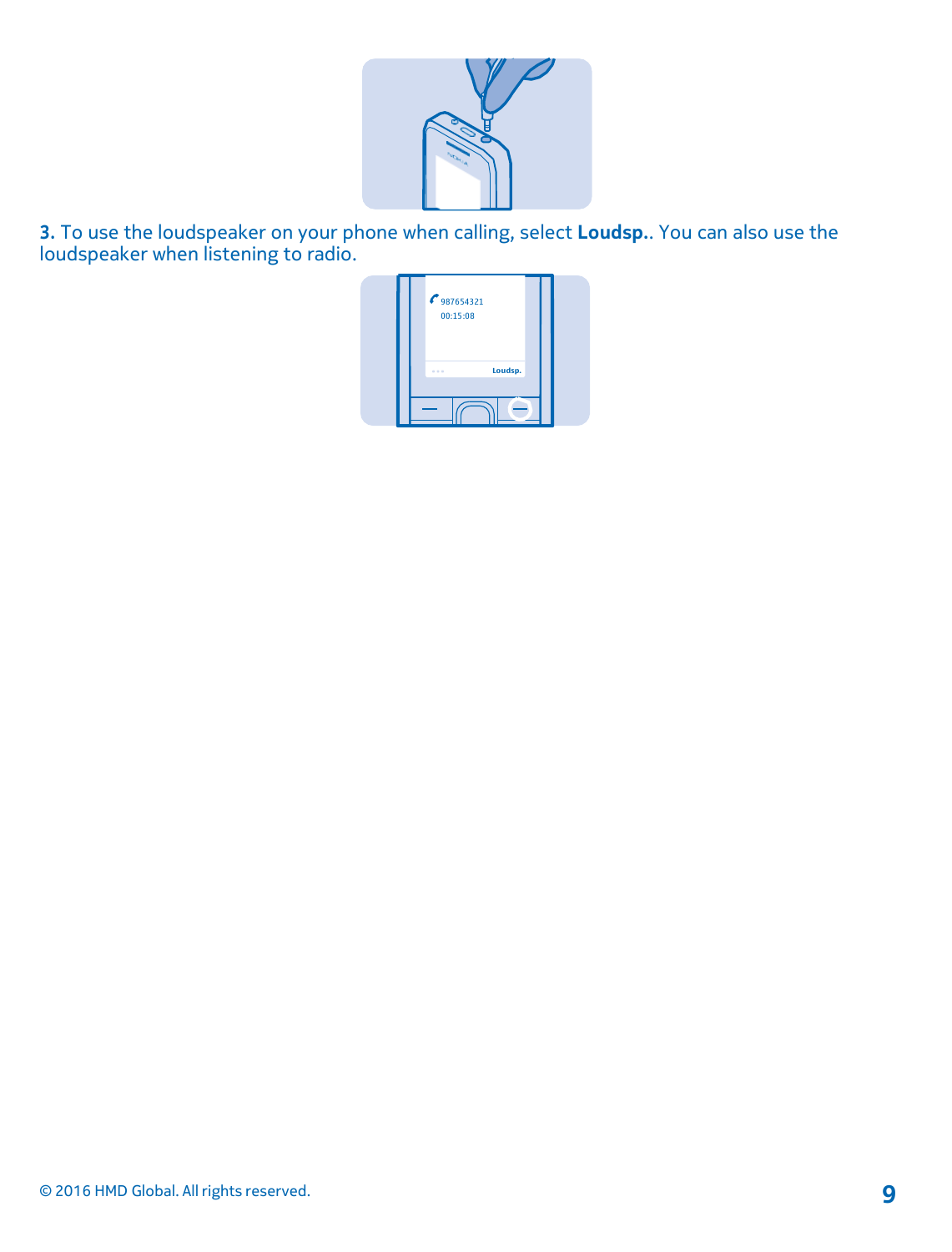## <span id="page-9-0"></span>**Basics**

Learn how to get the most out of your new phone.

#### <span id="page-9-1"></span>**Explore your phone**

Explore your phone with a simple key press.

**1.** To see the apps and features of your phone, press **Menu**.



**2.** To go to an app or feature, press the scroll key up, down, left, or right.



**3.** To open the app or select the feature, press **Select**.



**4.** To go back to the previous view, press **Back**.



5. To go back to the home screen, press  $\circledR$ .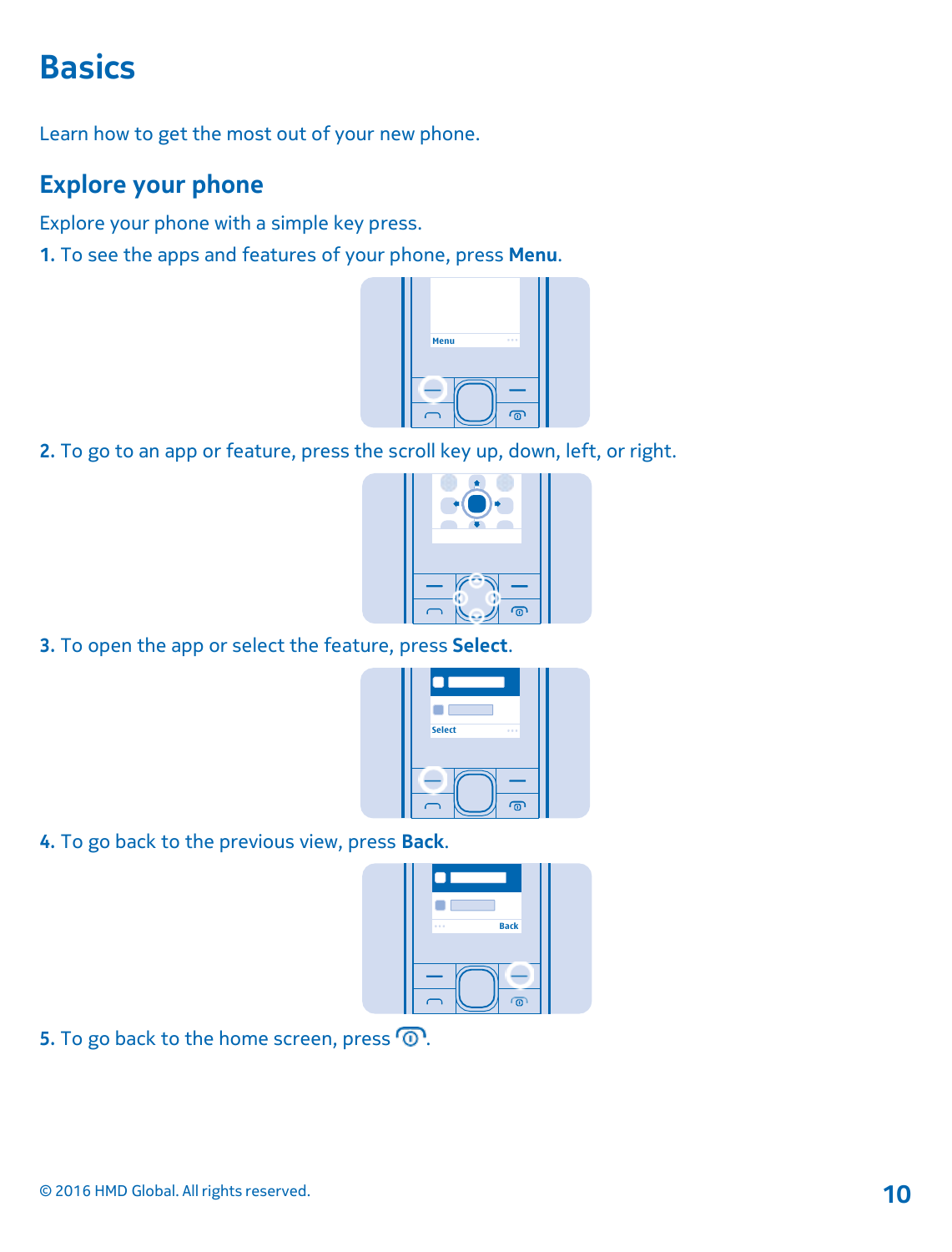

**6.** To use the flashlight, press the scroll key up twice. To switch off, press up once. Do not shinethe light in anyone's eyes.



#### <span id="page-10-0"></span>**Write text**

Writing with the keypad is easy and fun.

Press a key repeatedly until the letter is shown.

**Type in a space** Press **0**.

**Type in a special character or punctuation mark** Press and hold **\***.

**Switch between character cases** Press **#** repeatedly.

**Type in a number** Press and hold **#**. To go back to letter mode, press and hold **#**.

#### <span id="page-10-1"></span>**Use predictive text**

To speed up yourwriting, your phone can guesswhat you are starting to write. Predictive textis based on a built-in dictionary. This feature is not available for all languages.

**1.** Select **Options** > **Dictionary** and the language. **2.** Start writing a word. When the word you want is shown, press **0**.

**Change a word** Press **\*** repeatedly until the word you want is shown.

**Add a new word to the dictionary** If the word you want isn't in the dictionary, write the word, select **Spell**, and type in the word.

**Switch between predictive and traditional text** Press **#** repeatedly.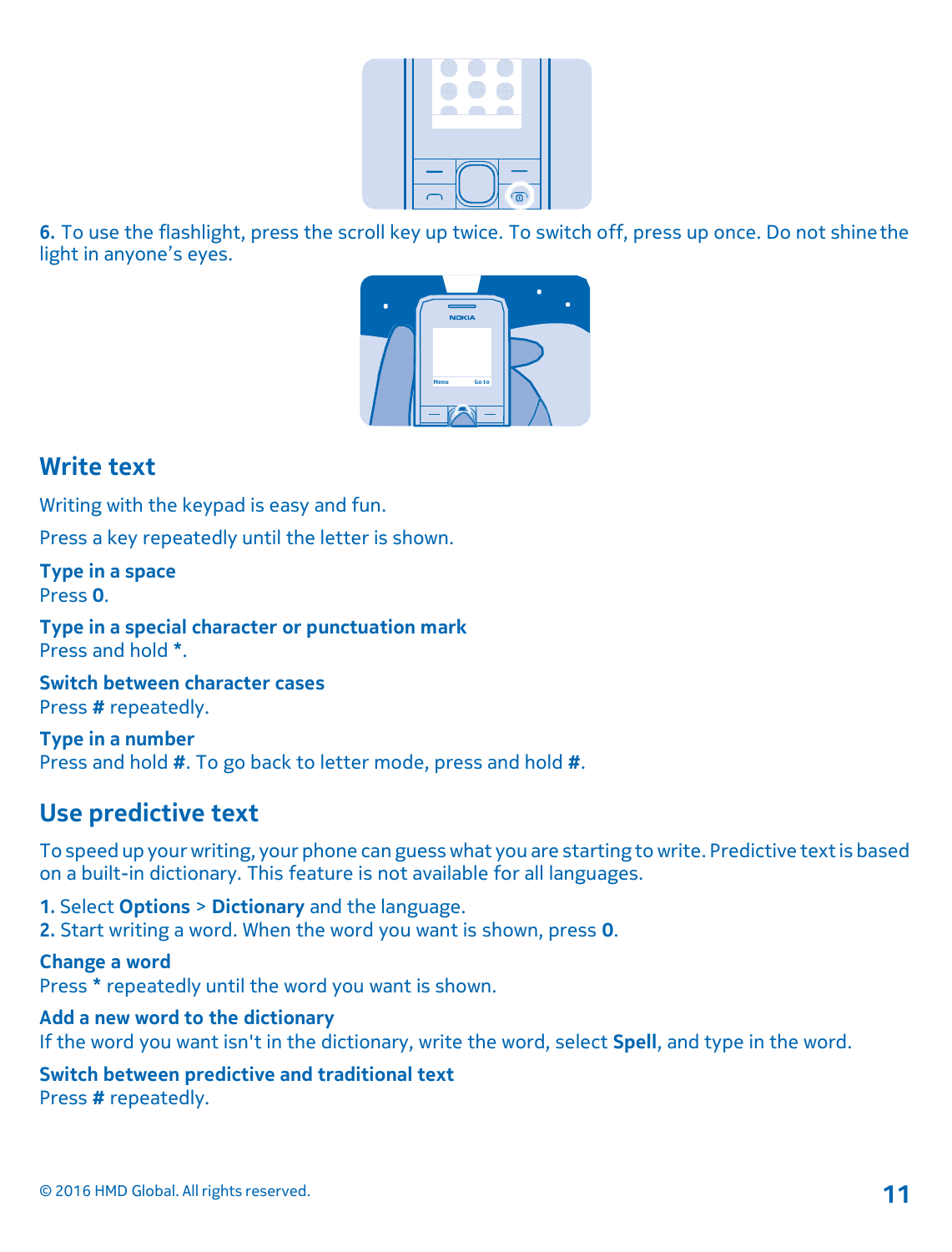#### **Switch predictive text off** Select **Options** > **Dictionary** > **Dictionary off**.

#### <span id="page-11-0"></span>**Change the ringtone**

Set a different ringtone for each profile.

**1.** Select **Menu** > **Settings** > **Tone settings**.



**2.** Select **Ringing tone**.



**3.** Pick a ringtone, and select **OK**.

| <b>NDKIA</b>                |   |
|-----------------------------|---|
| <b>Ringing tone</b><br>Airy | ÷ |
| Beach                       |   |
| Bold<br><b>Brook</b>        |   |
| OK<br>.                     |   |
|                             |   |

**Tip:** To switch quickly to silent profile, press and hold **#**. H.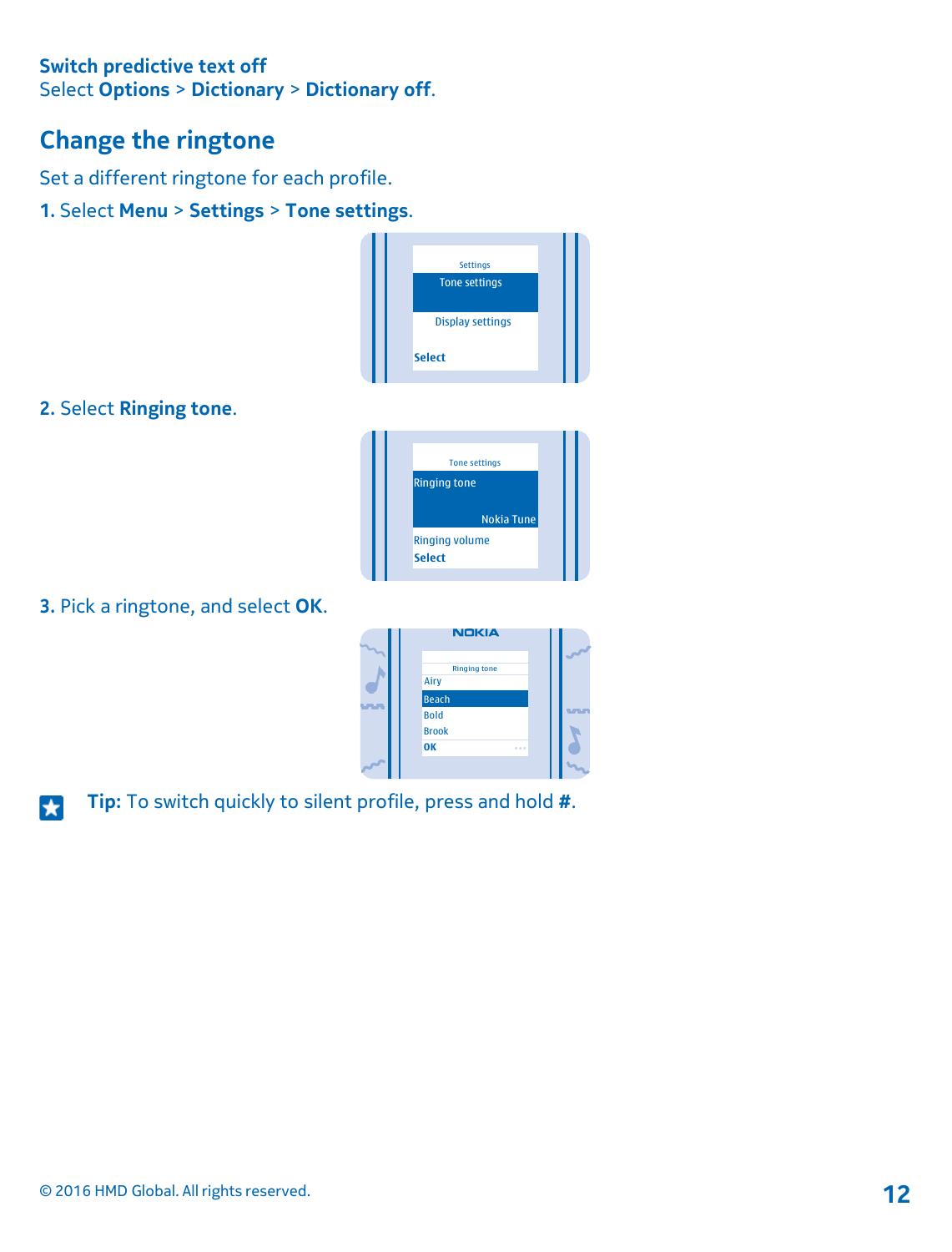## <span id="page-12-0"></span>**People & messaging**

Contact your friends and family, and share files, such as photos, using your phone.

#### <span id="page-12-1"></span>**Make or answer a call**

Read on and learn how to make or answer a call with your new phone.

**1.** Type in the phone number.

To type in the + character, used for international calls, press **\*** twice.



**2.** Press  $\bigcap$  to make the call. To end the call, press  $\bigcirc$ .



**3.** When someone calls you, press  $\bigcap$  to answer.



#### <span id="page-12-2"></span>**Save a name and phone number**

Add a new name and number to your phone.

**1.** Press **Menu**, and select **Contacts**.

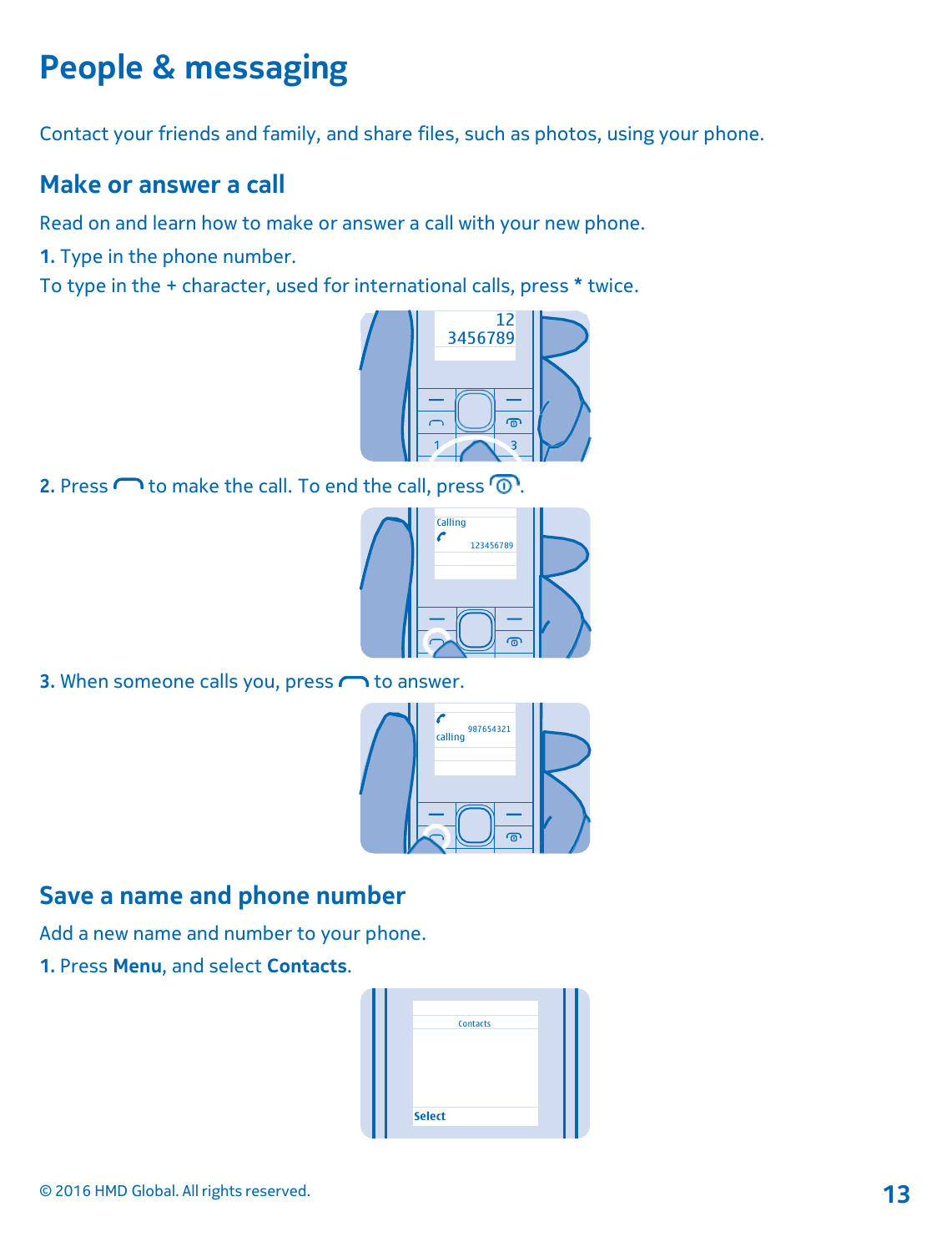#### **2.** Select **Add contact**.

| <b>Contacts</b>    |  |
|--------------------|--|
| Search             |  |
| <b>Add contact</b> |  |
| <b>Select</b>      |  |
|                    |  |

**3.** Write the name, and press **OK**, then type in the number, and press **OK**.

| Contact name:<br><b>Jim Brown</b> |
|-----------------------------------|
|                                   |
|                                   |
|                                   |

#### <span id="page-13-0"></span>**Save numbers in five separate phonebooks**

To use separate phonebooks, save contacts in the phone memory.

- **1.** Press **Menu**, and select **Contacts** > **Settings**.
- **2.** To use the phone memory, select **Memory in use** > **Phone**.
- **3.** Select **Multi-Phonebook** > **Phonebook style** > **Multi-Phonebook**.
- **4.** To add a contact to a phonebook, press **Menu**, and select **Contacts** > **Settings**.
- **5.** Select **Multi-Phonebook** > **Manage contacts**.
- **6.** Select a contact, and mark a phonebook.
- **7.** Press **Done**, and save the changes.

**Select which phonebook to use** Select **Multi-Phonebook** > **Current phonebook** and the phonebook you want to use.

**Rename a phonebook**

Select **Multi-Phonebook** > **Rename phonebooks** and the phonebook, write the name, and press **OK**.

#### <span id="page-13-1"></span>**Send and receive messages**

Keep in touch with your friends and family through text messages.

- **1.** Select **Menu** > **Messages**.
- **2.** Select **Create message**.
- **3.** Write your message.
- **4.** Select **Options** > **Send**.
- **5.** Type in a phone number, and select **OK**. Your message is sent.
- **6.** To read a received message, select **Show** on the home screen.
- **7.** To read the rest of the message, press down.

You can send text messages that are longer than the character limit for a single message. Longer messages are sent as two or more messages. Your service provider may charge accordingly. Characters with accents, other marks, or some language options, take more space, and limit the number of characters that can be sent in a single message.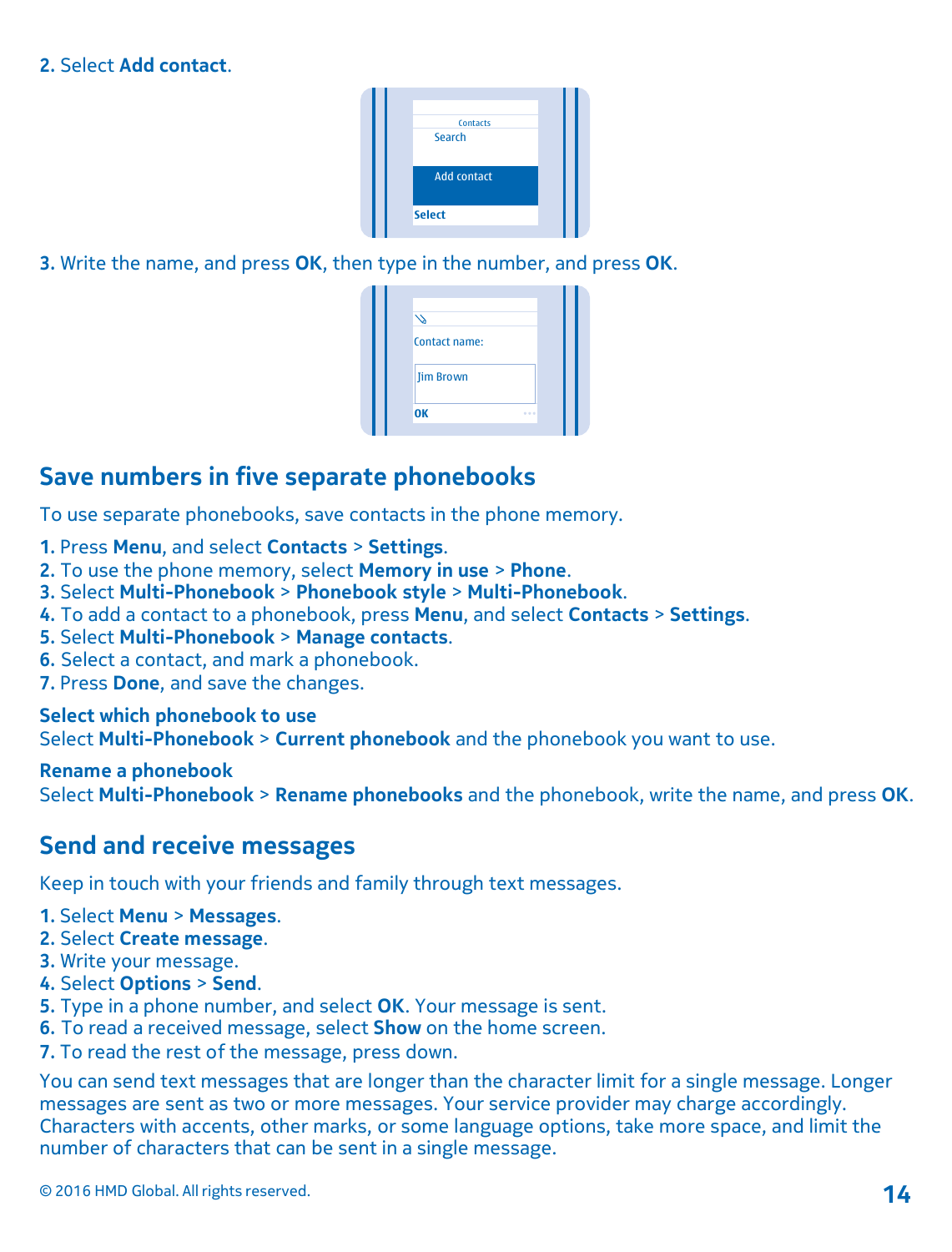## <span id="page-14-0"></span>**Entertainment**

Having a spare moment and in need of entertainment? Learn howto listen to the radio on your phone.

### <span id="page-14-1"></span>**Listen to the radio**

Use your phone to listen to the radio.

**1.** Connect a headset, and select **Menu** > **Radio**. The headset cable works as the radio antenna.



**2.** To go to the next channel, press down.



**3.** To close the radio, press **Options**, and select **Switch off**.

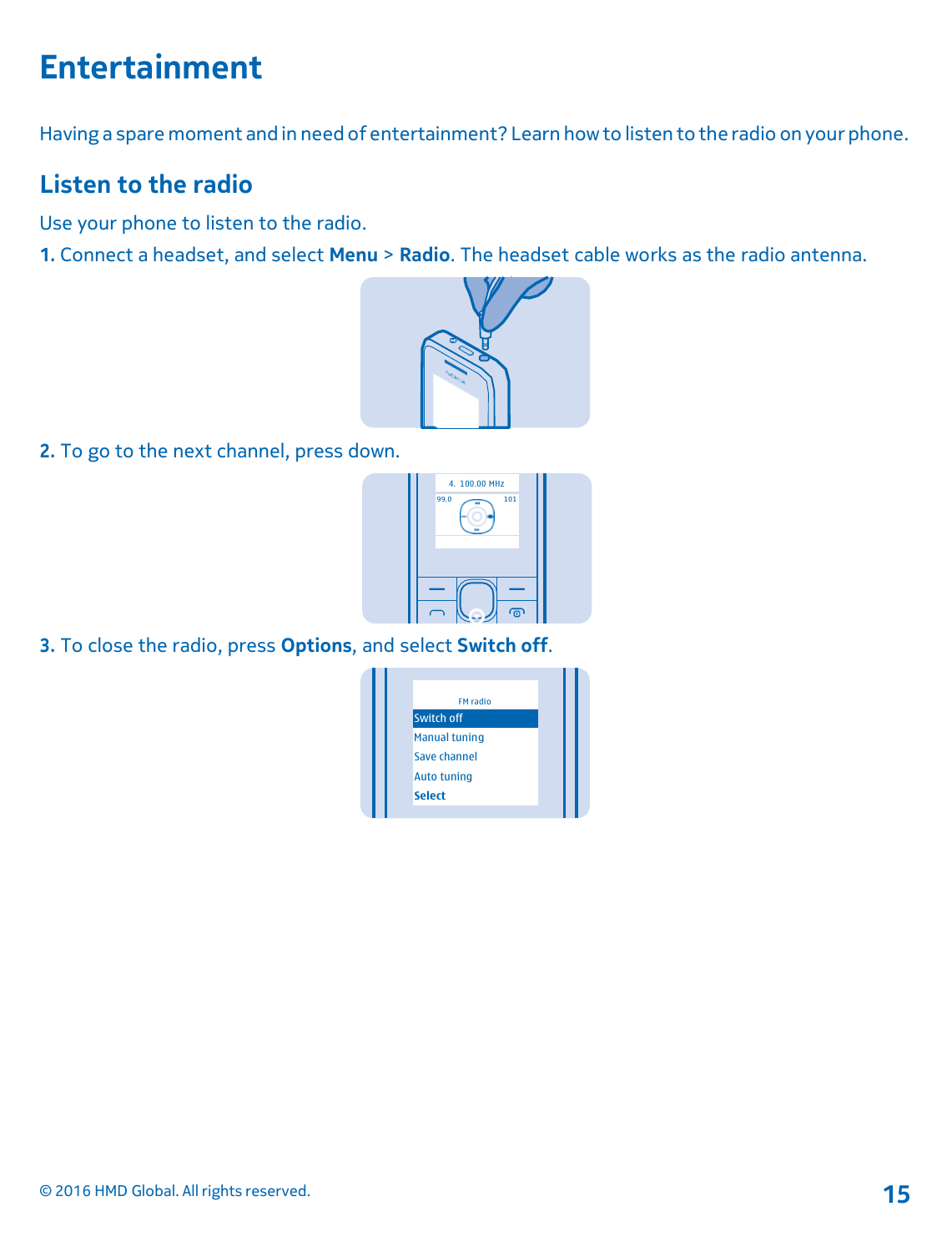## <span id="page-15-0"></span>**Office**

Learn how to use the calendar to keep yourself organised.

### <span id="page-15-1"></span>**Set an alarm**

Use your phone as an alarm clock.

**1.** Select **Menu** > **Clock** > **Set alarms**.



**2.** Select an alarm.



**Tip:** You can set up to five different alarms.

**3.** To set the hour, press up or down. To set the minutes, press right and then up or down. Press **OK**.

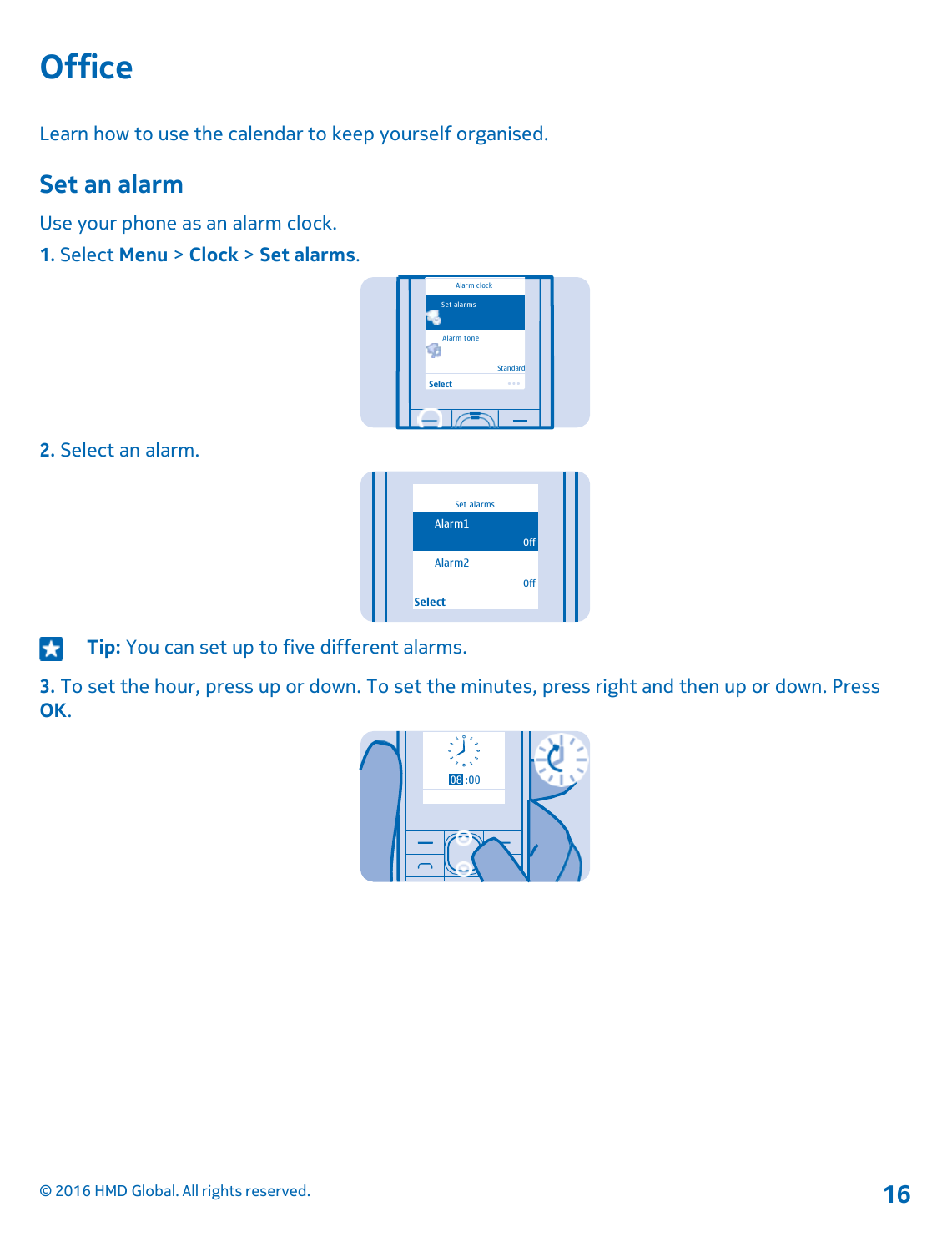## <span id="page-16-0"></span>**Phone management & connectivity**

Take care of your phone and its contents. Learn how to connect to accessories and networks, transfer files, create backups, lock your phone, and keep the software up to date.

#### <span id="page-16-1"></span>**Remove private content from your phone**

If you buy a new phone, or otherwise want to dispose of or recycle your phone, here's how you can remove personal info and content.

When removing private content from your phone, pay attention to whether you are removing content from the phone memory or the SIM card.

**1.** To remove messages, select **Menu** > **Messages** > **Delete messages**.

**2.** Go to the folder you want to empty, and select **Delete all** or **All read**. To remove all messages from your phone, empty all the folders separately.

**3.** To remove contacts, select **Menu** > **Contacts** > **Delete** > **Delete all** and the location.

**4.** To remove call info, select **Menu** > **Call register** > **Delete recent call lists** > **All**.

**5.** Check that all your personal content has been removed.

**Remove all content from your phone and restore the original settings**

To reset your phone to its original settings and to remove all your data, on the home screen, type in **\*#7370#**.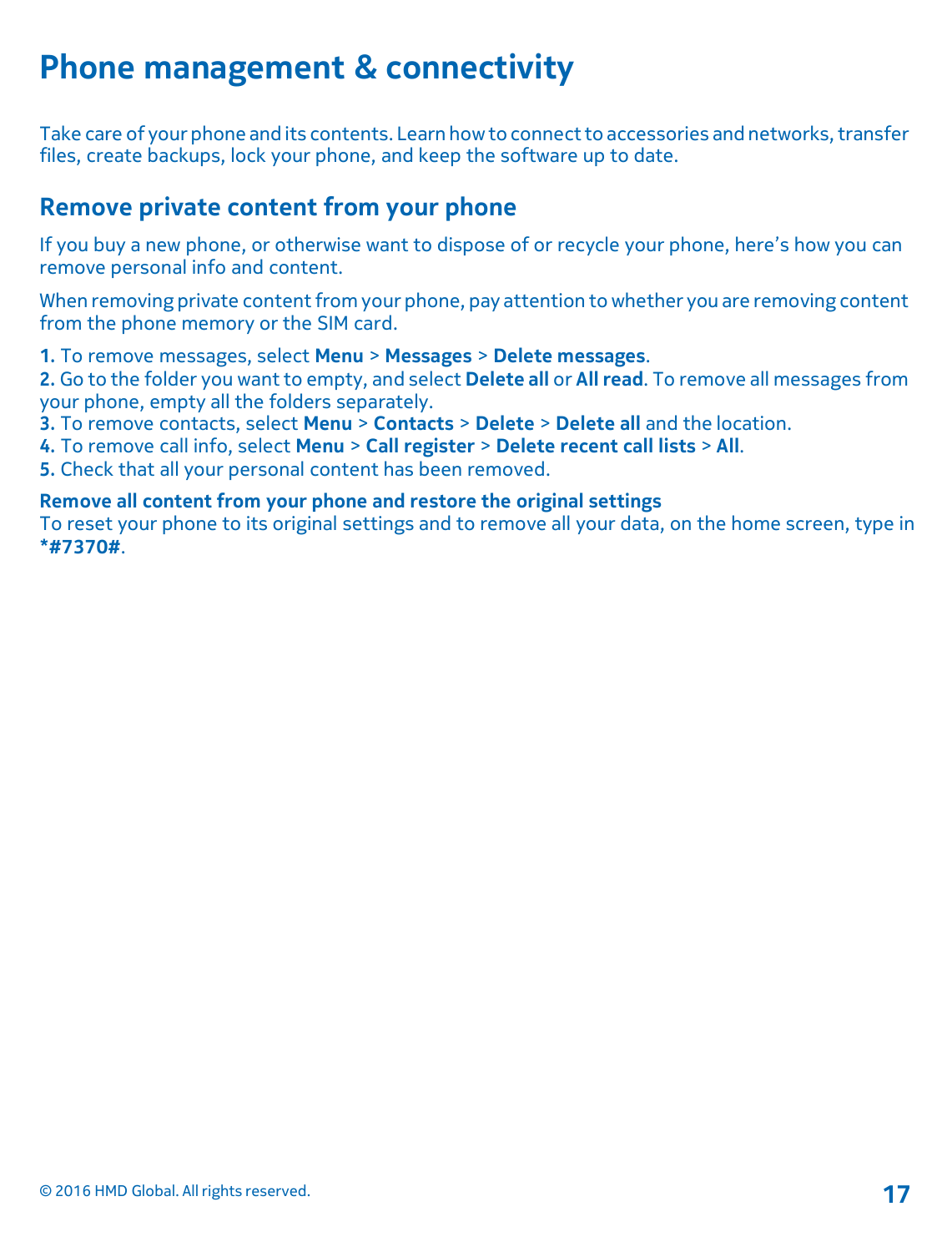## **Feature-specific information**

- 1 The images in this guide may differ from your device screen.
- 2 The antenna area is highlighted.

3 Avoid touching the antenna areawhile the antenna is in use. Contact with antennas affects the communication quality and may reduce battery life due to higher power level during operation.



4 **Important:** This device is designed to be used with a standard SIM card (see figure) only. Use of incompatible SIM cards may damage the card or the device, and may corrupt data stored on the card. Please consult your mobile operator for the use of a SIM card that has a mini-UICC cutout.



<span id="page-17-1"></span>5 If the battery is completely discharged, it may take up to 20 minutes before the charging indicator is displayed.

6 Do not connect to products that create an output signal, as this may damage the device. Do not connect any voltage source to the audio connector. If you connect an external device or headset, other than those approved for use with this device, to the audio connector, pay special attention to volume levels.

7<sup>7</sup> Note: You can set the phone to ask for a security code. The pre-set code is 12345, but you can change it to protect your privacy and personal data. Note, however, that when you change the code, you need to remember the new code, as HMD Global is not able to open or bypass it.

## <span id="page-17-0"></span>**Product and safety info**

#### **Network services and costs**

You can only use your device on the GSM 900, 1800 networks. You need a subscription with a service provider.

You may also need to subscribe to some features.

#### **Emergency calls**

 **Important:** Connections in all conditions cannot be guaranteed. Never rely solely on any wireless phone for essential communications like medical emergencies.

Before making the call:

- Switch the phone on.
- If the phone keys are locked, unlock them.
- Move to a place with adequate signal strength.
- **1.** Press the end key repeatedly, until the home screen is shown.
- **2.** Type in the official emergency number for your present location. Emergency call numbers vary by location.
- **3.** Press the call key.
- **4.** Give the necessary info as accurately as possible. Do not end the call until given permission to do so.

You may also need to do the following:

- Put a SIM card in the phone.
- If your phone asks for a PIN code, type in the official emergency number for your present location, and press the call key.
- Switch the call restrictions off in your phone, such as call barring, fixed dialling, or closed user group.
- To make an emergency call during the first start-up, select **Opt.** > **Make emerg. call**.

#### **Take care of your device**

Handle your device, battery, charger and accessories with care. The following suggestions help you keep your device operational.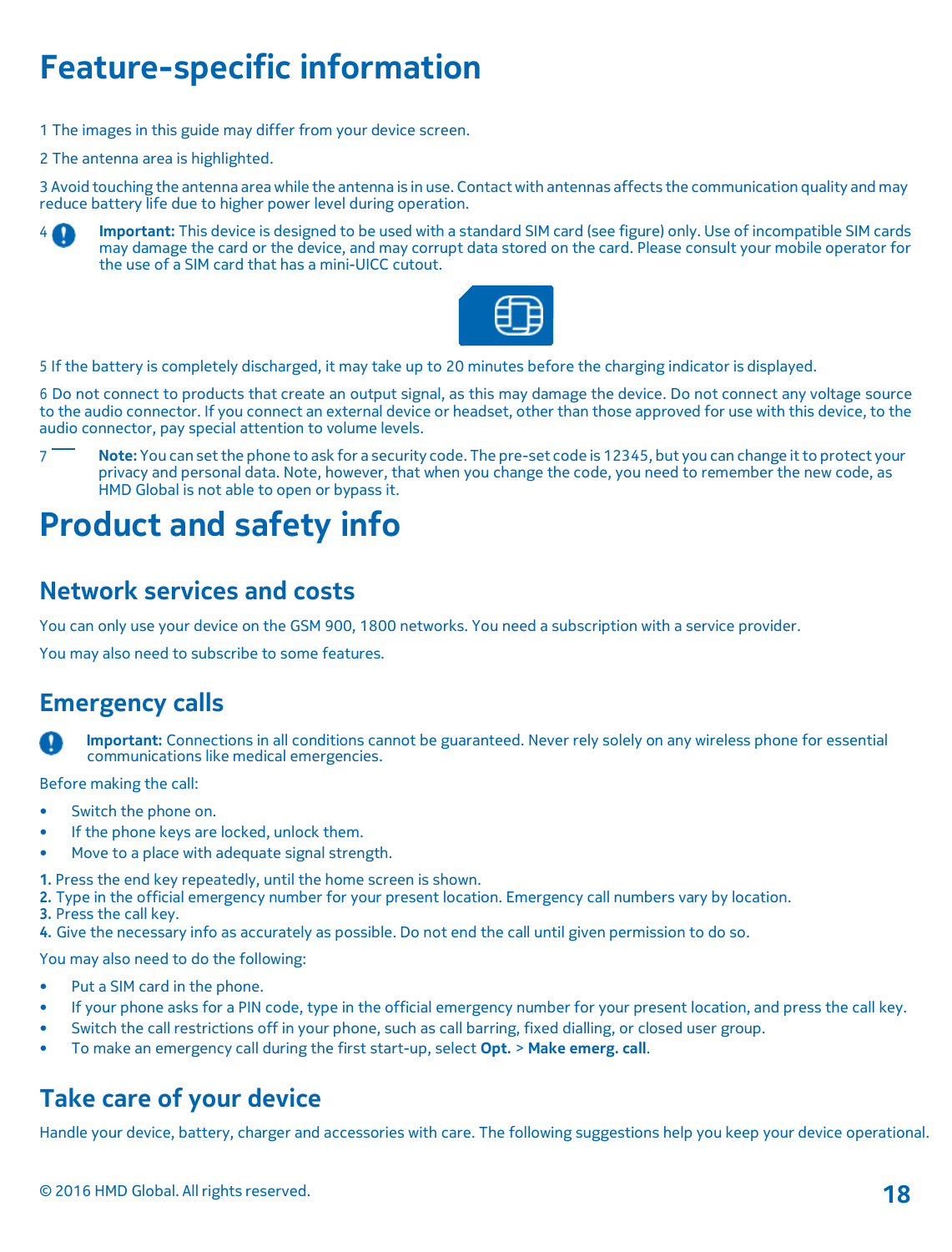- Keep the device dry. Precipitation, humidity, and alltypes ofliquids or moisture can contain minerals that corrode electronic circuits. If your device gets wet, remove the battery, and let the device dry.
- Do not use or store the device in dusty or dirty areas.
- Do not store the device in high temperatures. High temperatures may damage the device or battery.
- Do not store the device in cold temperatures. When the device warms to its normal temperature, moisture can form inside the device and damage it.
- Do not open the device other than as instructed in the user guide.
- Unauthorised modifications may damage the device and violate regulations governing radio devices.
- Do not drop, knock, or shake the device or the battery. Rough handling can break it.
- Only use a soft, clean, dry cloth to clean the surface of the device.
- Do not paint the device. Paint can prevent proper operation.
- For optimal performance, switch the device off and remove the battery from time to time.
- Keep the device away from magnets or magnetic fields.
- To keep your important data safe, store it in at least two separate places, such as your device, memory card, or computer, or write down important info.

#### **Recycle**



Always return your used electronic products, batteries, and packaging materials to dedicated collection points. This way you help prevent uncontrolled waste disposal and promote the recycling of materials. All materials of the device can be recovered as materials and energy.

#### **Crossed-out wheeled-bin symbol**

The crossed-out wheeled-bin symbol on your product, battery, literature, or packaging reminds you that all electrical and electronic products and batteries must be taken to separate collection at the end of their working life. Do not dispose of these products as unsorted municipal waste: take them for recycling. For info on your nearest recycling point, check with your local waste authority, or go to **www.nokia.com/mobile-support**.

#### **Battery and charger info**

Use your device only with an original BL-5CB rechargeable battery.

Charge your device with AC-11X or AC-11N charger. Charger plug type may vary. HMD

Global may make additional battery or charger models available for this device.



#### **Battery and charger safety**

Always switch the device off and unplug the charger before removing the battery. To unplug a charger or an accessory, hold and pull the plug, not the cord.

When your charger is not in use, unplug it. If left unused, a fully charged battery will lose its charge over time.

Always keep the battery between 15°C and 25°C (59°F and 77°F) for optimal performance. Extreme temperatures reduce the capacity and lifetime of the battery. A device with a hot or cold battery may not work temporarily.

Accidental short-circuiting can happen when a metallic object touches the metal strips on the battery. This may damage the battery or the other object.

Do not dispose of batteries in a fire as they may explode. Obey local regulations. Recycle when possible. Do not dispose as household waste.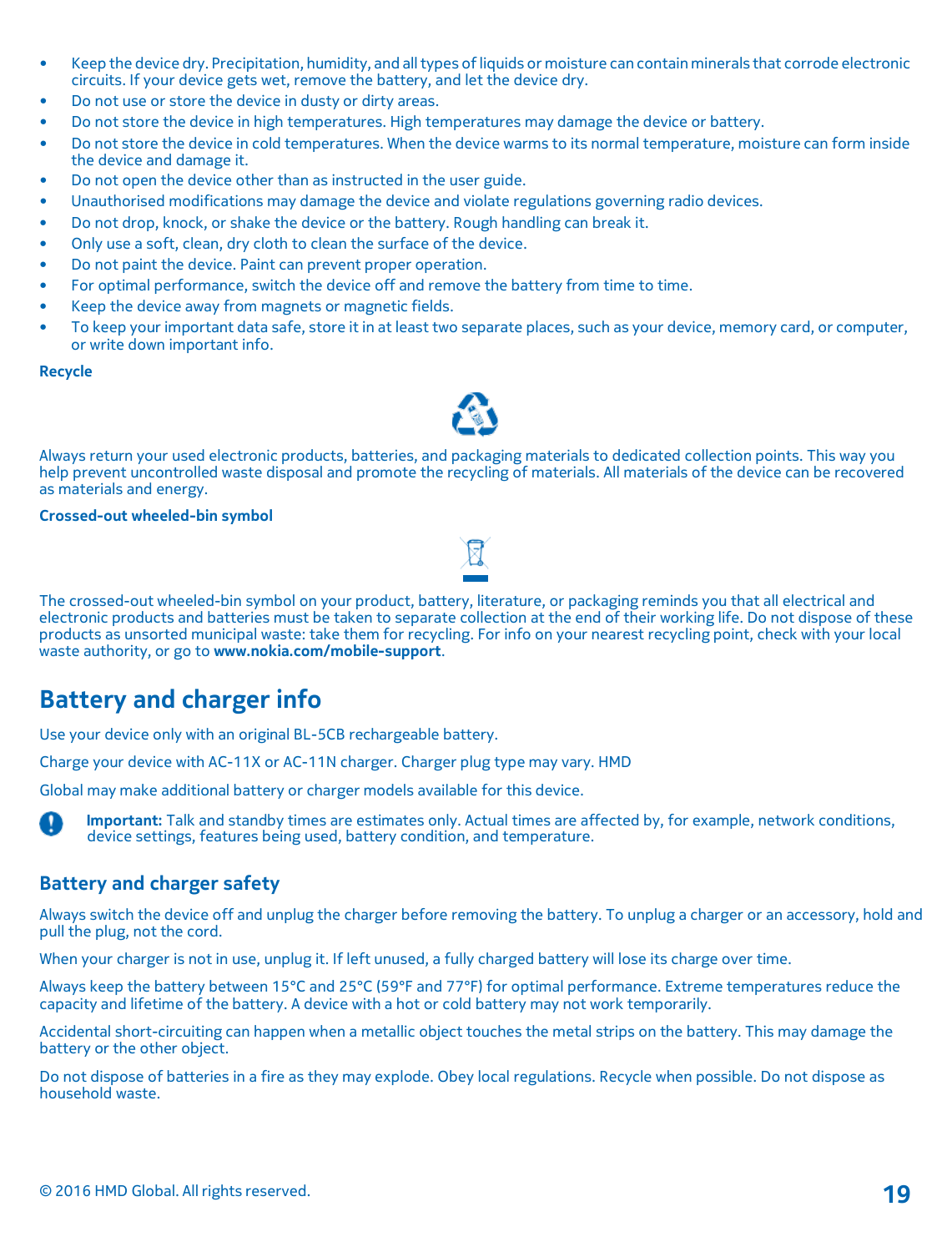Do not dismantle, cut, crush, bend, puncture, or otherwise damage the battery in any way. If a battery leaks, do not let liquid touch skin or eyes. Ifthis happens, immediately flush the affected areaswithwater, or seek medical help.Do not modify, attempt to insert foreign objects into the battery, or immerse or expose it to water or other liquids. Batteries may explode if damaged.

Use the battery and charger for their intended purposes only. Improper use, or use of unapproved or incompatible batteries or chargers may present a risk of fire, explosion, or other hazard, and may invalidate any approval or warranty. If you believe the battery or charger is damaged,take it to a service centre or your phone dealer before continuing to use it. Never use a damaged battery or charger. Only use the charger indoors. Do not charge your device during a lightning storm.

#### **Small children**

Your device and its accessories are not toys. They may contain small parts. Keep them out of the reach of small children.

### **Medical devices**

Operation ofradio transmitting equipment, including wireless phones, may interferewith inadequately shielded medical devices' function. Consult a physician or the medical device's manufacturer to determine if it is adequately shielded from external radio energy.

#### **Implanted medical devices**

To avoid potential interference, manufacturers of implanted medical devices recommend a minimum separation of 15.3 centimetres (6 inches) between a wireless device and the medical device. Persons who have such devices should:

- Always keep the wireless device more than 15.3 centimetres (6 inches) from the medical device.
- Not carry the wireless device in a breast pocket.
- Hold the wireless device to the ear opposite the medical device.
- Switch the wireless device off if there is any reason to suspect that interference is taking place.
- Follow the manufacturer directions for the implanted medical device.

If you have any questions about using your wireless device with an implanted medical device, consult your health care provider.

#### **Hearing**



 **Warning:** When you use the headset, your ability to hear outside sounds may be affected. Do not use the headset where it can endanger your safety.

Some wireless devices may interfere with some hearing aids.

#### **Protect your device from harmful content**

Your device may be exposed to viruses and other harmful content. Take the following precautions:

- Be cautious when opening messages. They may contain malicious software or otherwise be harmful to your device or computer.
- Be cautious when accepting connectivity requests, browsing the internet, or downloading content.
- Only install and use services and software from sources that you trust and that offer adequate security and protection.
- Install antivirus and other security software on your device and any connected computer. Only use one antivirus app at a time. Using more may affect performance and operation of the device and/or computer.
- If you access preinstalled bookmarks and links to third party internet sites, take the appropriate precautions. HMD Global does not endorse or assume liability for such sites.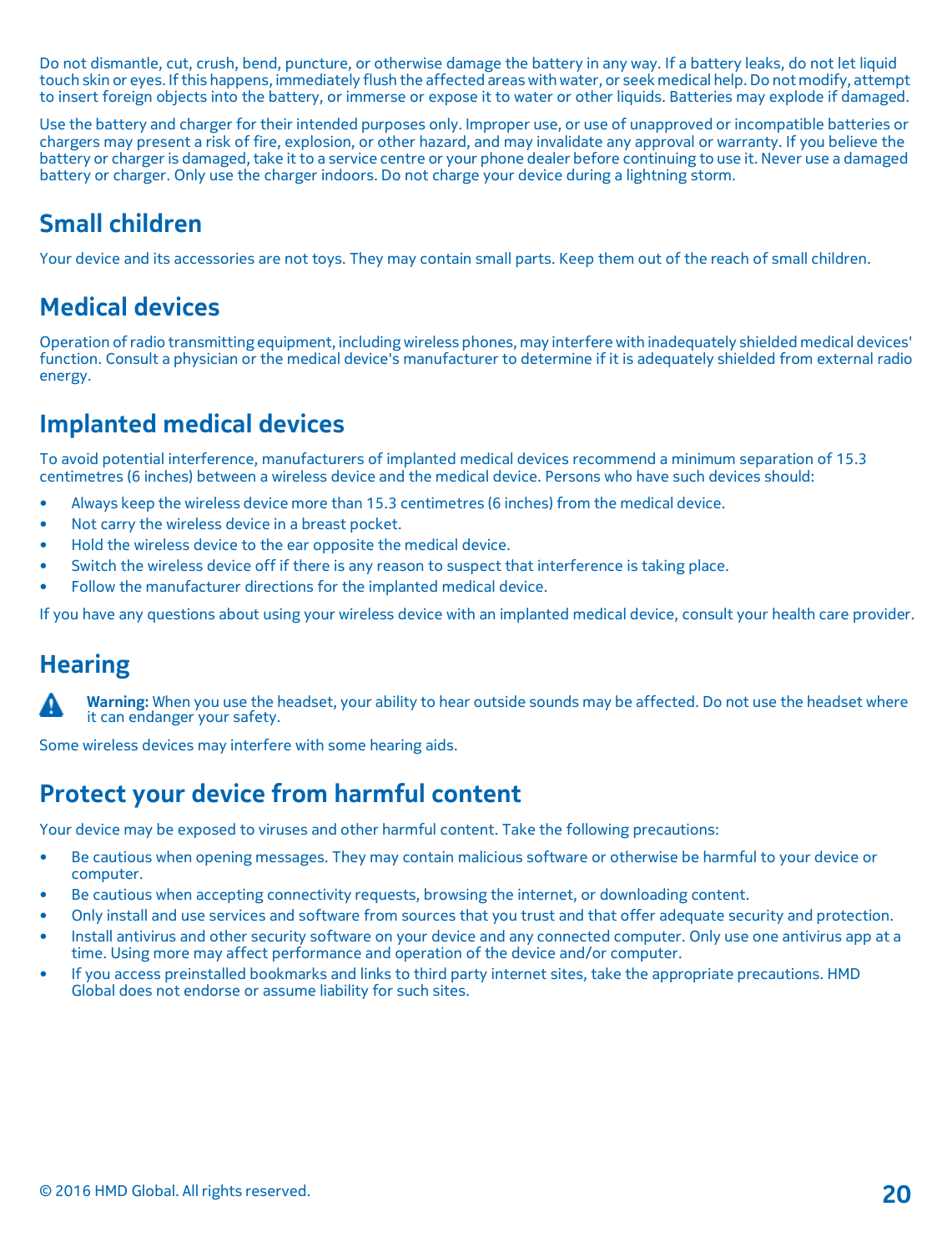### **Vehicles**

Radio signals may affect improperly installed or inadequately shielded electronic systems in vehicles. For more info, check with the manufacturer of your vehicle or its equipment.

Only qualified personnel should install the device in a vehicle. Faulty installation may be dangerous and invalidate your warranty. Check regularly that all wireless device equipment in your vehicle is mounted and operating properly. Do not store or carry flammable or explosive materials in the same compartment as the device, its parts, or accessories. Do not place your device or accessories in the air bag deployment area.

#### **Potentially explosive environments**

Switch your device off in potentially explosive environments, such as near petrol pumps. Sparks may cause an explosion or fire resulting in injury or death. Note restrictions in areas with fuel; chemical plants; or where blasting operations are in progress. Areas with a potentially explosive environment may not be clearly marked. These usually are areas where you are advised to switch your engine off, below deck on boats, chemical transfer or storage facilities, and where the air contains chemicals or particles. Check with the manufacturers of vehicles using liquefied petroleum gas (such as propane or butane) if this device can be safely used in their vicinity.

#### **Certification information (SAR)**

#### **This mobile device meets guidelines for exposure to radio waves.**

For information on SAR, see the printed user guide.

#### **Original accessories**

For availability of approved accessories, check with your dealer.

#### **Practical rules about accessories**

- Keep all accessories out of the reach of small children.
- When you disconnect the power cord of any accessory, hold and pull the plug, not the cord.
- Check regularly that accessories installed in a vehicle are mounted and are operating properly.
- Installation of any complex car accessories must be made by qualified personnel only.

#### **Battery**

Type: BL-5CB

Talk time:

Up to 12.53 hours.

Standby:

Up to 35 days.

 **Important:** Battery talk and standby times are estimates only. Actual battery talk and standby times depend on SIM cards, features used, battery age and condition, temperatures to which the battery is exposed, network conditions, and many other factors, and may be significantly shorter than those specified above. Ringtones, hands-free call handling, and other features consume the battery. The amount of time a device is used for calls affects its standby time, and the amount of time that the device is switched on and in standby mode affects its talk time.

#### **Copyrights and other notices**

**Declaration of Conformity**

# $C\epsilon$ 0168

Hereby, HMD Global Oy (Ltd.) declares that this RM-908 product is in compliance with the essential requirements and other relevantprovisionsofDirective1999/5/EC.AcopyoftheDeclarationofConformity canbefoundat**www.nokia.com/mobile[declaration-of-conformity](http://www.microsoft.com/mobile/declaration-of-conformity)**.

The availability of products, features, apps and services may vary by region. HMD Global may, in its sole discretion, change,

© <sup>2016</sup> HMD Global. All rights reserved. **21**